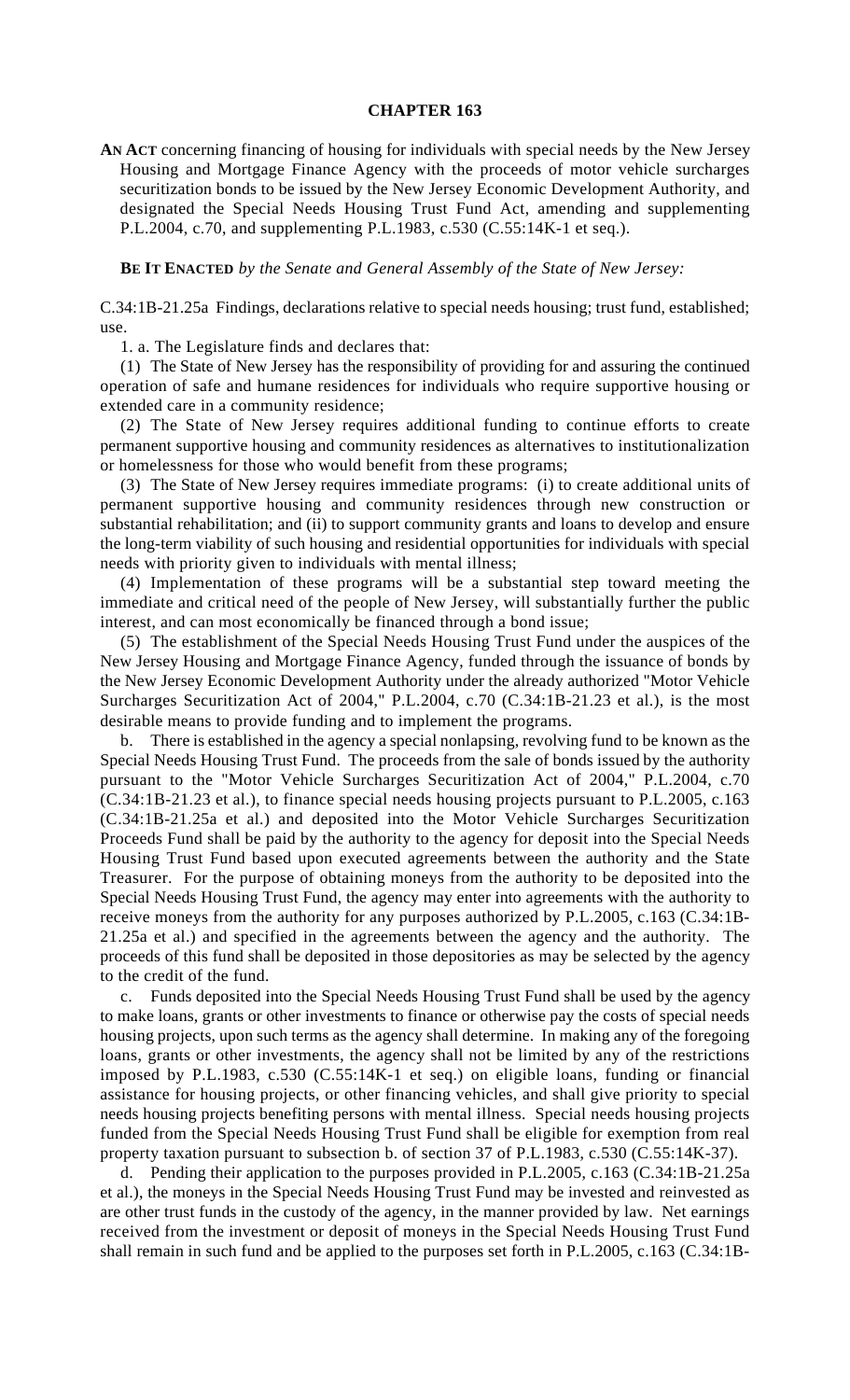21.25a et al.).

e. The agency is authorized to promulgate the rules and regulations, policies and procedures necessary to effectuate the provisions and purposes of P.L.2005, c.163 (C.34:1B-21.25a et al.) in accordance with the "Administrative Procedure Act," P.L.1968, c.410 (C.52:14B-1 et seq.).

C.55:14K-7.2 Powers of agency as condition of loan, grant, investment for special needs housing projects.

2. As a condition of any loan, grant or other investment by the agency pursuant to P.L.2005, c.163 (C.34:1B-21.25a et al.), the agency shall have the power at all times during the construction, improvement, rehabilitation or operation of a special needs housing project:

a. To enter upon and inspect without prior notice any special needs housing project, including all parts thereof, for the purpose of investigating the physical and financial condition thereof, and its construction, improvement, rehabilitation, operation, management and maintenance, and to examine all books and records with respect to capitalization, income and other matters relating thereto and to make such charges as may be required to cover the cost of such inspections and examinations;

b. To order such alterations, changes or repairs as may be necessary to protect the security of its investment in a special needs housing project or the health, safety, and welfare of the occupants thereof;

c. To order any project sponsor to do such acts as may be necessary to comply with the provisions of all applicable laws or ordinances or any rule or regulation of the agency or the terms of any agreement concerning the special needs housing project or to refrain from doing any acts in violation thereof and in this regard the agency shall be a proper party to file a complaint and to prosecute thereon for any violations of laws or ordinances as set forth herein;

d. To require the adoption and continuous use of uniform systems of accounts and records for a special needs housing project and to require all project sponsors to file annual reports containing that information and verified in such manner as the agency shall require, and to file at the times and on the forms as it may prescribe, reports and answers to specific inquiries required by the agency to determine the extent of compliance with any agreement, the terms of the loan, the provisions of P.L.2005, c.163 (C.34:1B-21.25a et al.) and any other applicable law; and

e. To enforce, by court action if necessary, the terms and provisions of any agreement between the agency and the project sponsor.

3. The Title of P.L.2004, c.70 is amended to read as follows:

Title amended.

- **AN ACT** authorizing the issuance of motor vehicle surcharges securitization bonds, notes or other obligations by the New Jersey Economic Development Authority for the purposes of providing revenue to meet appropriations in State fiscal year 2005 commencing on July 1, 2004, and to create additional units of supportive housing and community residences for individuals with special needs, providing a source of payment and security for such bonds, notes or other obligations, supplementing P.L.1974, c.80 (C.34:1B-1 et seq.) and amending P.L.1994, c.57 and P.L.1983, c.65.
	- 4. Section 2 of P.L.2004, c.70 (C.34:1B-21.24) is amended to read as follows:

C.34:1B-21.24 Definitions relative to motor vehicle surcharges securitization bonds.

2. The following words or terms as used in this act shall have the following meanings unless a different meaning clearly appears from the context:

"Agency" means the New Jersey Housing and Mortgage Finance Agency created pursuant to P.L.1983, c.530 (C.55:14K-1 et seq.);

"Authority" means the New Jersey Economic Development Authority created pursuant to P.L.1974, c.80 (C.34:1B-1 et seq.);

"Bonds" means any bonds, notes or other obligations issued or entered into by the authority,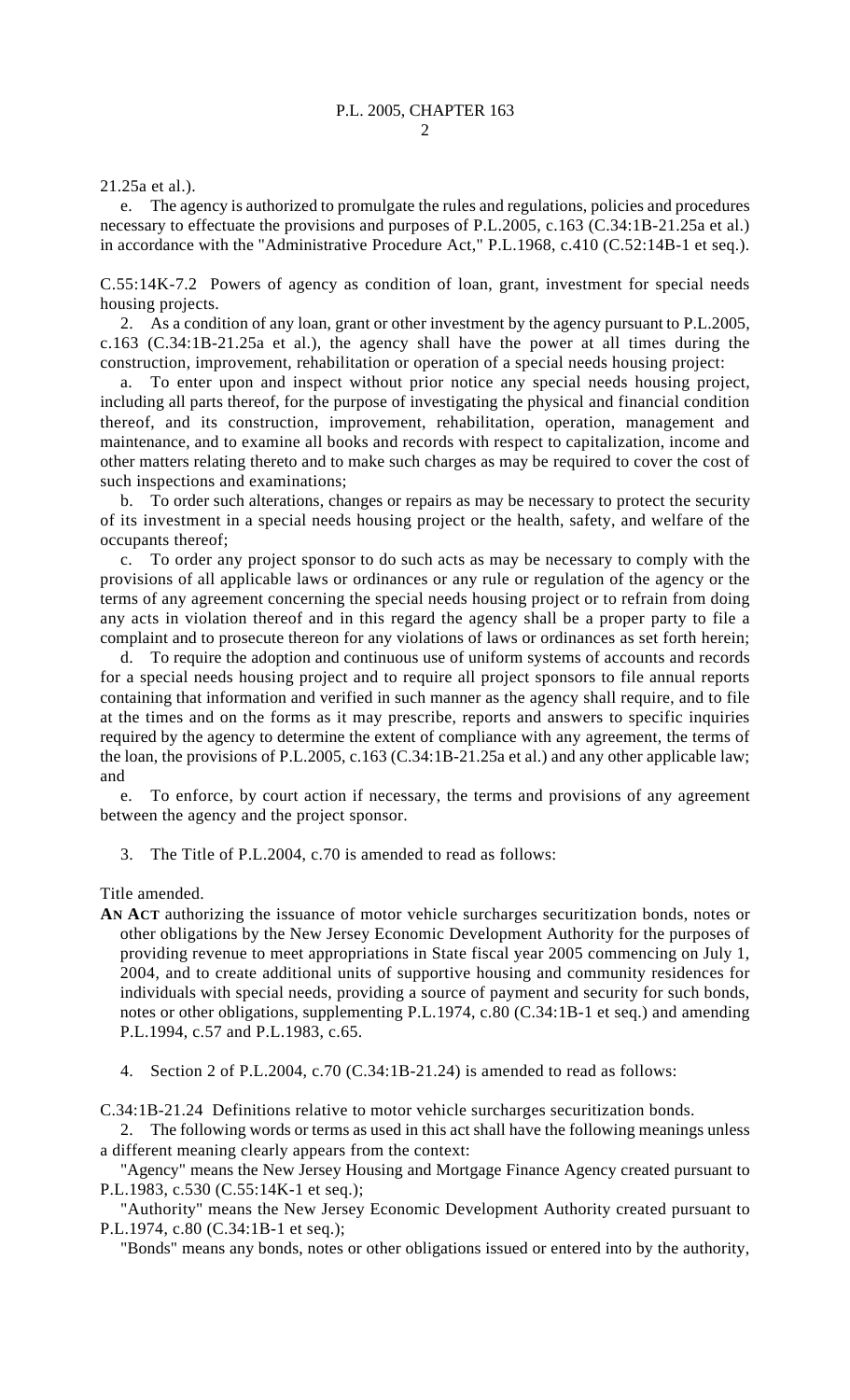bearing either a fixed rate or a variable rate of interest, issued by the authority pursuant to the "Motor Vehicle Surcharges Securitization Act of 2004," P.L.2004, c.70 (C.34:1B-21.23 et al.), the proceeds of which shall be applied in accordance with that act and P.L.2005, c.163 (C.34:1B-21.25a et al.);

"Community residences" means group homes, supervised apartments, and other types of shared living environments that provide housing and treatment or specialized services needed to assist individuals with special needs to live in community settings;

"Cost of special needs housing project" means any and all expenses reasonably incurred by a project sponsor in connection with the acquisition, construction, improvement, or rehabilitation of property which is or shall be used for a special needs housing project, including, but not limited to, the costs and expenses of engineering, inspection, planning, legal, financial, or other professional services; the funding of appropriate reserves to address the anticipated future capital needs of a special needs housing project; and the administrative, organizational, or other expenses incident to the financing, completing, and placing into service of any special needs housing project authorized by P.L.2005, c.163 (C.34:1B-21.25a et al.);

"Dedicated Motor Vehicle Surcharge Revenues" means:

a. on and after July 1, 2006, moneys required to be transferred to the Motor Vehicle Surcharges Revenue Fund from the Facility Revenue Fund pursuant to subsection b. of section 7 of P.L.1994, c.57 (C.34:1B-21.7),

b. on and after July 1, 2006, all Unsafe Driving Surcharges required to be transferred to the Motor Vehicle Surcharges Revenue Fund from the Unsafe Driving Surcharges Fund pursuant to section 5 of this act, and

c. after such time as all Market Transition Facility bonds, notes and obligations and all New Jersey Motor Vehicle Commission bonds, notes and obligations issued pursuant to section 4 of P.L.1994, c.57 (C.34:1B-21.4), and the costs thereof are discharged and no longer outstanding, all other plan surcharges collected by the commission pursuant to subsection b. of section 6 of P.L.1983, c.65 (C.17:29A-35) and required to be transferred to the Motor Vehicle Surcharges Revenue Fund from the DMV Surcharge Fund pursuant to section 12 of P.L.1994, c.57 (C.34:1B-21.12);

"Division of Motor Vehicles Surcharge Fund" or "DMV Surcharge Fund" means the fund created pursuant to section 12 of P.L.1994, c.57 (C.34:1B-21.12);

"Individuals with mental illness" means individuals with a psychiatric disability or individuals with a mental illness eligible for housing or services funded by the Division of Mental Health Services in the Department of Human Services;

"Individuals with special needs" means individuals with mental illness, individuals with physical or developmental disabilities and individuals in other emerging special needs groups identified by State agencies;

"Market Transition Facility Revenue Fund" or "Facility Revenue Fund" means the fund created pursuant to section 7 of P.L.1994, c.57 (C.34:1B-21.7);

"Motor Vehicle Surcharges Revenue Fund" means the fund within the authority created and established pursuant to section 6 of this act;

"Motor Vehicle Surcharges Securitization Proceeds Fund" means the fund created and established pursuant to section 3 of this act;

"Permanent supportive housing" means a range of permanent housing options such as apartments, condominiums, townhouses, single and multi-family homes, single room occupancy housing, shared living and supportive living arrangements that provide access to on-site or off-site supportive services for individuals and families who can benefit from housing with services;

"Project sponsor" means any person, partnership, corporation, limited liability company, association, whether organized as for profit or not for profit, or any governmental entity to which the agency has made or proposes to make a loan or a grant, or otherwise to provide assistance, to finance a special needs housing project;

"Refunding Bonds" means any bonds, notes or other obligations issued by the authority to refinance bonds, notes or other obligations previously issued by the authority pursuant to this act;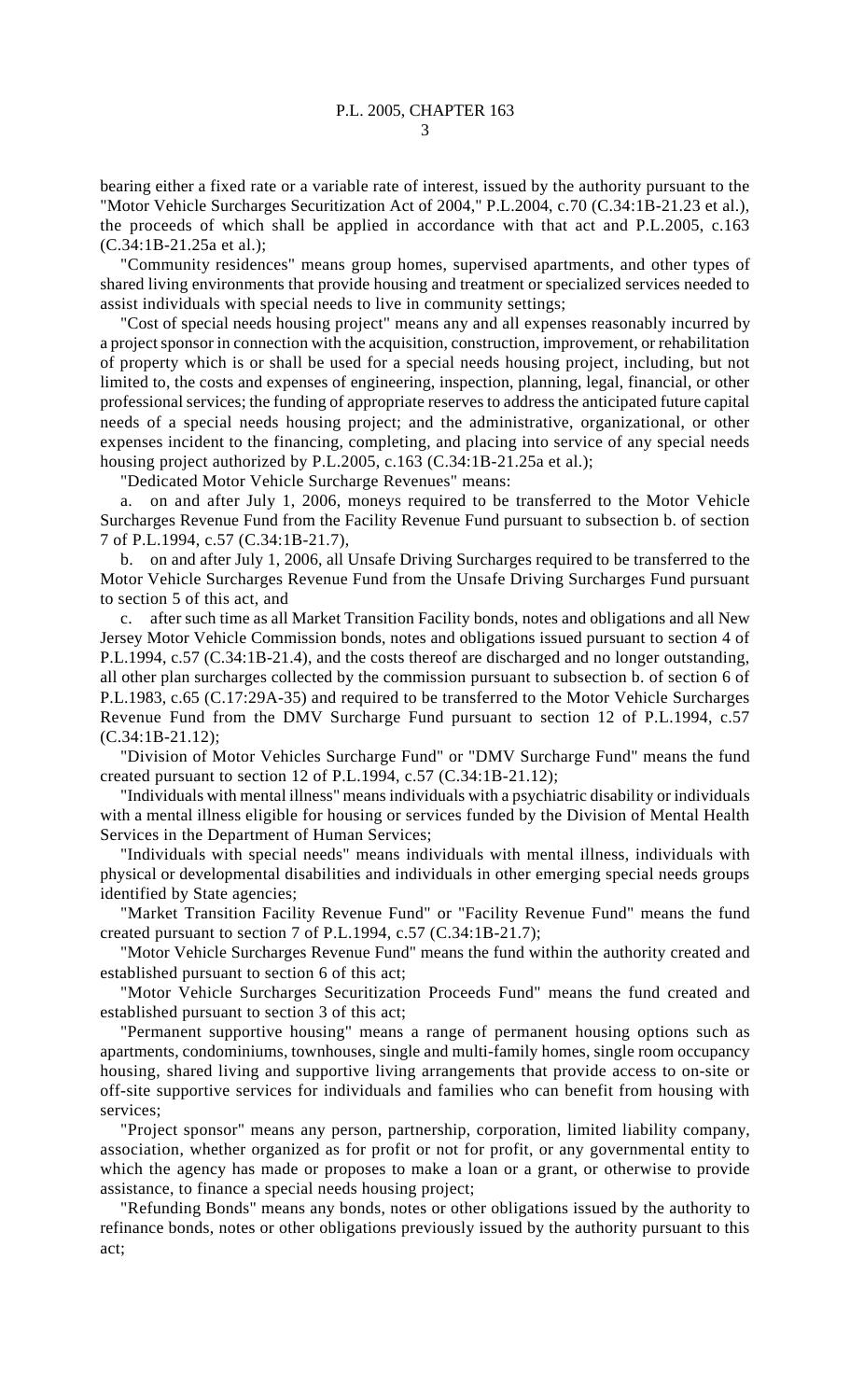"Special needs housing project" means a housing development, or such portion of a housing development, that is permanent supportive housing or a community residence that is primarily for occupancy by individuals with special needs who shall occupy such housing as their usual and permanent residence, together with any structures or facilities, appurtenant or ancillary thereto, and shall include the planning, development, acquisition, construction and rehabilitation of structures, and residences undertaken by a project sponsor for such purposes, including the cost of land and structures, construction, rehabilitation or any interest therein;

"Unsafe Driving Surcharges Fund" means the fund within the Department of the Treasury created and established pursuant to section 5 of this act; and

"Unsafe Driving Surcharges" means the revenues received by the State resulting from the plan surcharges established as such pursuant to subparagraph (a) of paragraph (2) of subsection b. of section 6 of P.L.1983, c.65 (C.17:29A-35) and assessed and collected pursuant to subsection f. of section 1 of P.L.2000, c.75 (C.39:4-97.2) for convictions for unsafe driving pursuant to that section.

5. Section 3 of P.L.2004, c.70 (C.34:1B-21.25) is amended to read as follows:

C.34:1B-21.25 "Motor Vehicle Surcharges Securitization Proceeds Fund."

3. a. The authority shall establish and maintain a special nonlapsing fund to be known as the "Motor Vehicle Surcharges Securitization Proceeds Fund" into which shall be deposited the following moneys:

(1) the proceeds from the sale of all bonds (other than refunding bonds) issued by the authority pursuant to this act which are remaining after any required deposit to any reserve or other fund established for such bonds or refunding bonds in accordance with subsection a. of section 4 of this act and after the payment of all costs, fees and other expenses related to, or incurred by the authority or the State in connection with, the issuance of such bonds or refunding bonds;

(2) any amounts which shall be appropriated by the State Legislature for the purposes of such fund; and

(3) any other amounts or funds which the authority shall determine to deposit into such fund. Moneys on deposit in the Motor Vehicle Surcharges Securitization Proceeds Fund shall be invested in such obligations as the authority may determine or as shall otherwise be provided in any contract between the authority and the State Treasurer authorized and entered into pursuant to section 7 of this act, and interest or other earnings on any such investments shall be credited to such fund.

b. Amounts on deposit in the Motor Vehicle Surcharges Securitization Proceeds Fund shall be withdrawn by the authority from time to time, and applied as set forth in paragraphs (1) and (2) of this subsection.

(1) Upon written request of the State Treasurer or as otherwise provided in any contract between the authority and the State Treasurer authorized and entered into pursuant to section 7 of this act, and paid to the State Treasurer for deposit either into the General Fund of the State or into the Motor Vehicle Surcharges Securitization Fund, as determined by the State Treasurer, and used for any lawful purpose of the State for which moneys on deposit in the General Fund may be used. All amounts withdrawn from the Motor Vehicle Surcharges Securitization Proceeds Fund and deposited into the General Fund of the State as provided in this paragraph shall represent financial resources and revenues of the State upon deposit into the General Fund. Notwithstanding any provision of this paragraph to the contrary, the State Treasurer shall not request the authority to pay, and the authority shall not pay, to the State Treasurer during State fiscal year 2005 for deposit into the General Fund of the State, amounts on deposit in the Motor Vehicle Surcharges Securitization Proceeds Fund which are in excess of the amounts anticipated as revenues from that fund as certified by the Governor pursuant to Article VIII, Section II, paragraph 2 of the State Constitution for the State annual appropriation act for State fiscal year 2005.

(2) Upon written request of the agency or as otherwise provided in any contract between the authority and the agency authorized and entered into pursuant to P.L.2005, c.163 (C.34:1B-